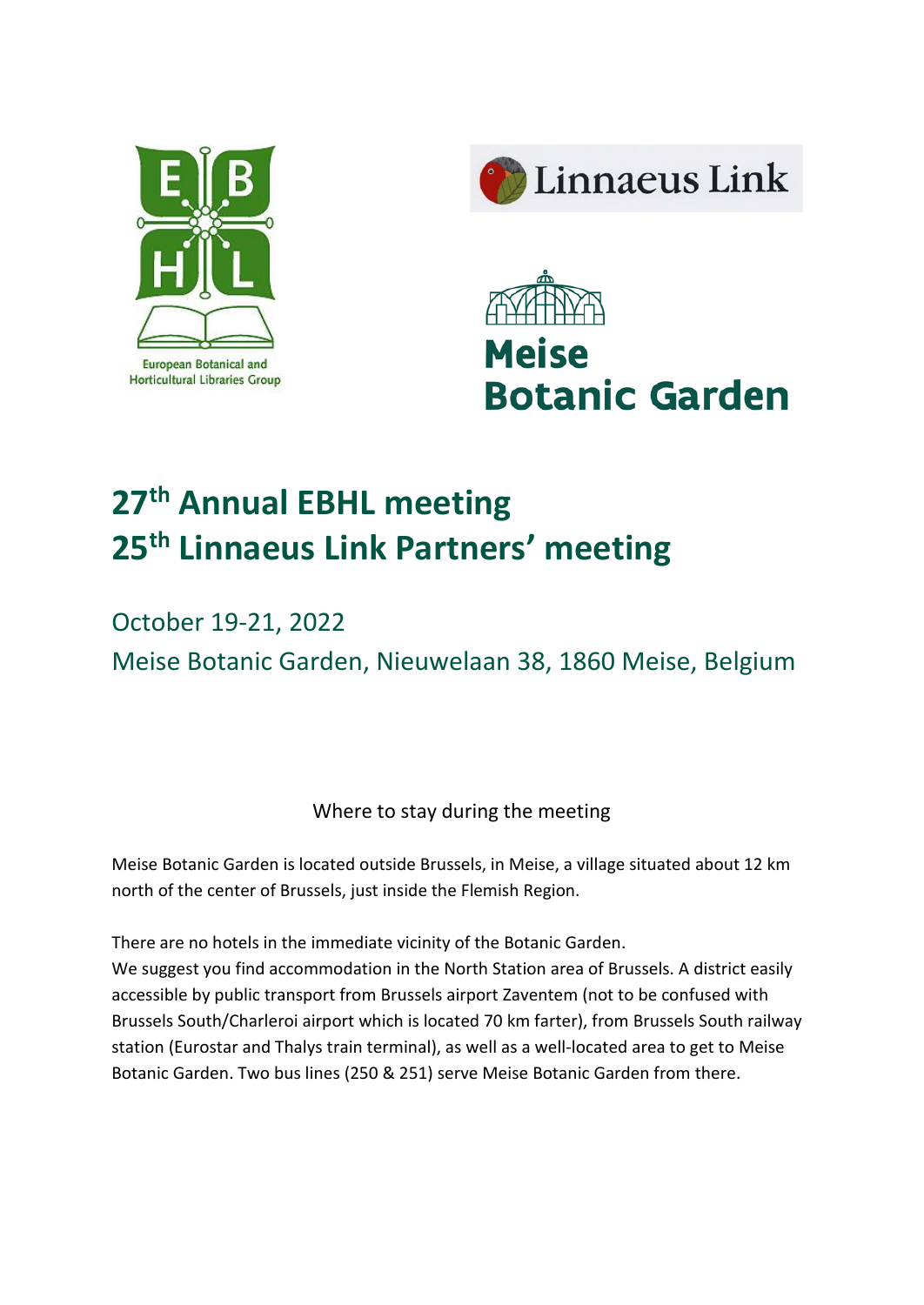#### **Hôtel Siru**

Rue des Croisades 2, 1210 Bruxelles **+32.2.203.33.03 (Monday to Friday from 9:00 to 17:00) group@hotelsiru.com**



**Until 15 September 2022,** a number of rooms are pre-booked for you from Tuesday afternoon 18 October, to Sunday morning 23 October in the Hotel Siru.

**<https://hotelsiru.com/language/en/welcome/> Booking code is "EBHL"**

## *Please make your reservation by yourself.*

Prices:

- Single room 70.00€ / night
- Double/Twin room for EUR 90 /night.

Prices include breakfast, WiFi Access in rooms and VTA. A supplement of EUR 5,75/night and /room is asked for the visitor's tax. Payment in cash or with credit cards.